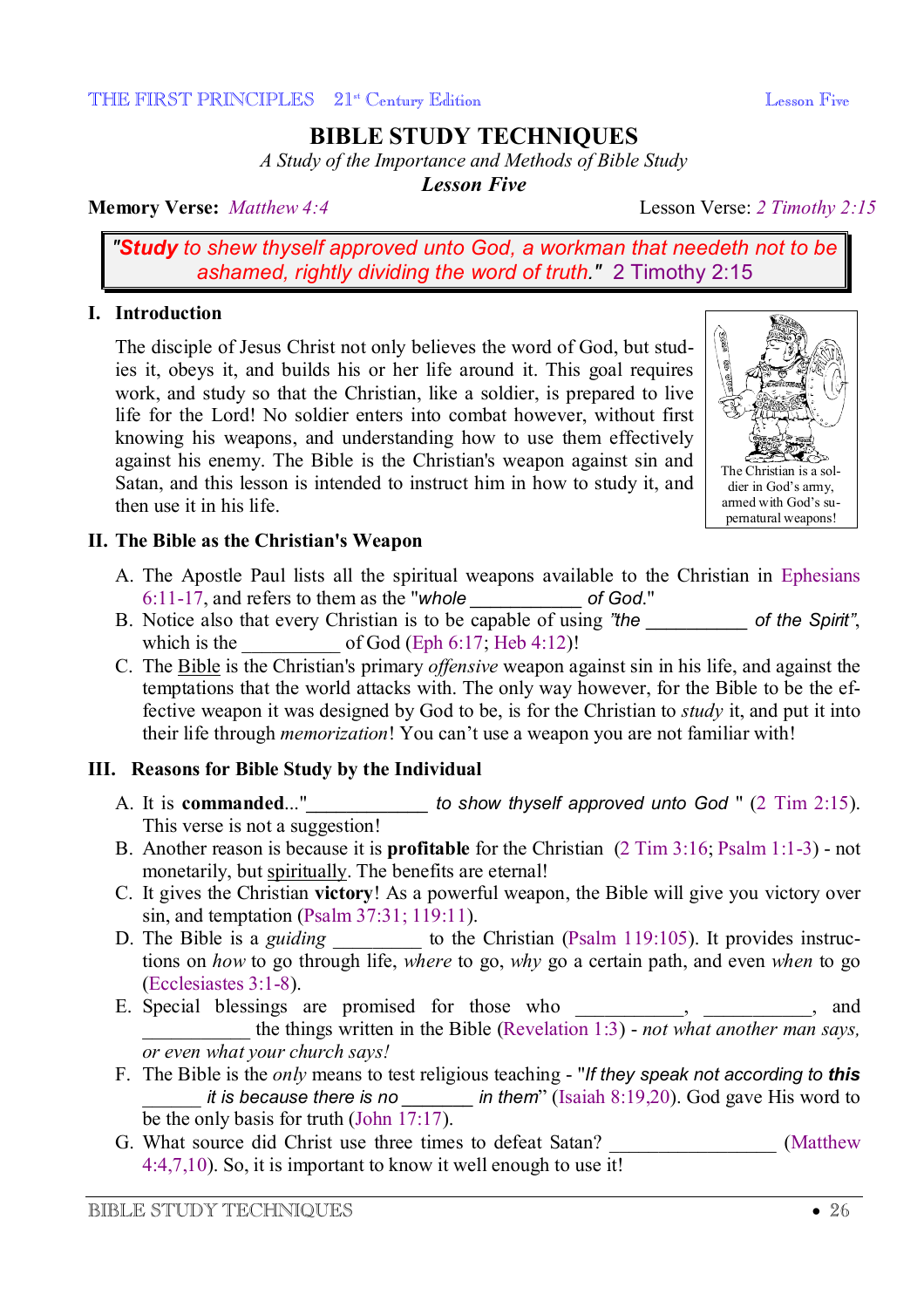#### THE FIRST PRINCIPLES 21<sup>st</sup> Century Edition **Legal Contract Contact Contract Contact Contract Contract Contract Contract Contract Contract Contract Contract Contract Contract Contract Contract Contract Contract Contract Co**

## **IV.Some Procedures for Bible Study**

- A. Study it *daily*. "*They \_\_\_\_\_\_\_\_\_\_\_ the word with all \_\_\_\_\_\_\_\_\_\_\_\_ of mind, and*  **searched** the Scriptures **are** *searched* the Scriptures **and** *s* (Acts 17:10,11). The people in Berea did not simply believe even the Apostle Paul, but rather tested what he said by the word of God!
- B. Study it *obediently*. "*Be ye \_\_\_\_\_\_\_\_\_\_\_ of the word and not \_\_\_\_\_\_\_\_\_\_ only*" (James 1:22). The goal of Bible study is wrapped up in finding what the Bible says about a subject, and then doing what it says to do!
- C. Study it *contextually* (Isa 28:9,10). The Bible is not a list of do's and don'ts that can just be extracted at random, but rather a revealing description of God and His will that must be read *in context* - a verse is understood only in light of the meaning of the surrounding verses**.** See for example what happens when you read Matt 27:5 with Luke 10:37! The wrong kind of Bible study can be deadly, because you start making the Bible say what YOU want it to say - and that is how cults are established!
- D. Study the Bible *systematically*. Study it by reading it through once every year. To read through the Bible in a year, you need to read an average of four chapters a day, which will take you about 20 to 30 minutes.
	- 1. As you study your Bible, use a sharpened pencil, and record your thoughts in the margin of your Bible, or in a good notebook!
	- 2. Take notice of things in your Bible that stand out, and make you think. Verses like **S**ins to avoid (Col 3:5,6,8,9; 2:8; 1 Cor 6:9,10); **P**romises to claim (Jer 33:3; Philp 4:13,19); **E**xamples to follow (1Pet 2:21-23); and  $\overline{\text{C}}$  commands to obey (Matt 28:19,20; Eph 6:18; 4:31,32).
	- 3. Mark those verses using multi-coloured pencils, or lightly-coloured pens, and marking verses by a colour like: **Blue** for Promises; **Red** for Warnings; **Green** or **Yellow** for Important Information; **Orange** for Prophecy; and any two-colour combination for other special identification. This helps you find the verses later when you need them.

## **V. Types of Bible Study**

Every believer should have **a quiet time** and every Christian family should have **a family Bible time**, and every Christian is to be in church, learning the Bible through consitant Biblical preaching and teaching.

- A. **The Quiet Time** King David said: "*I will \_\_\_\_\_\_\_\_\_\_\_\_\_\_\_\_\_\_\_ in thy precepts*" (Psalm 119:15; 1:1-2). A quiet time is a Christian's personal time of talking to and listening to God through prayer and reading the words of God, the Bible. To have a *Quiet Time* you need to:
	- 1. Choose a convenient time decide when is the best time, and have it. Don't *wait* for a convenient time because it probably will never come!
	- 2. Be consistent form a habit of doing it *every day*. You are going to have to make it as important as \_\_\_\_\_\_\_\_ and sleeping is (Job 23:12).
	- 3. Make sure you develop the following ingredients of a *Quiet Time*:
		- a. Begin with **prayer**, asking God to speak to you, and show you His will for you daily (Psalm 119:18).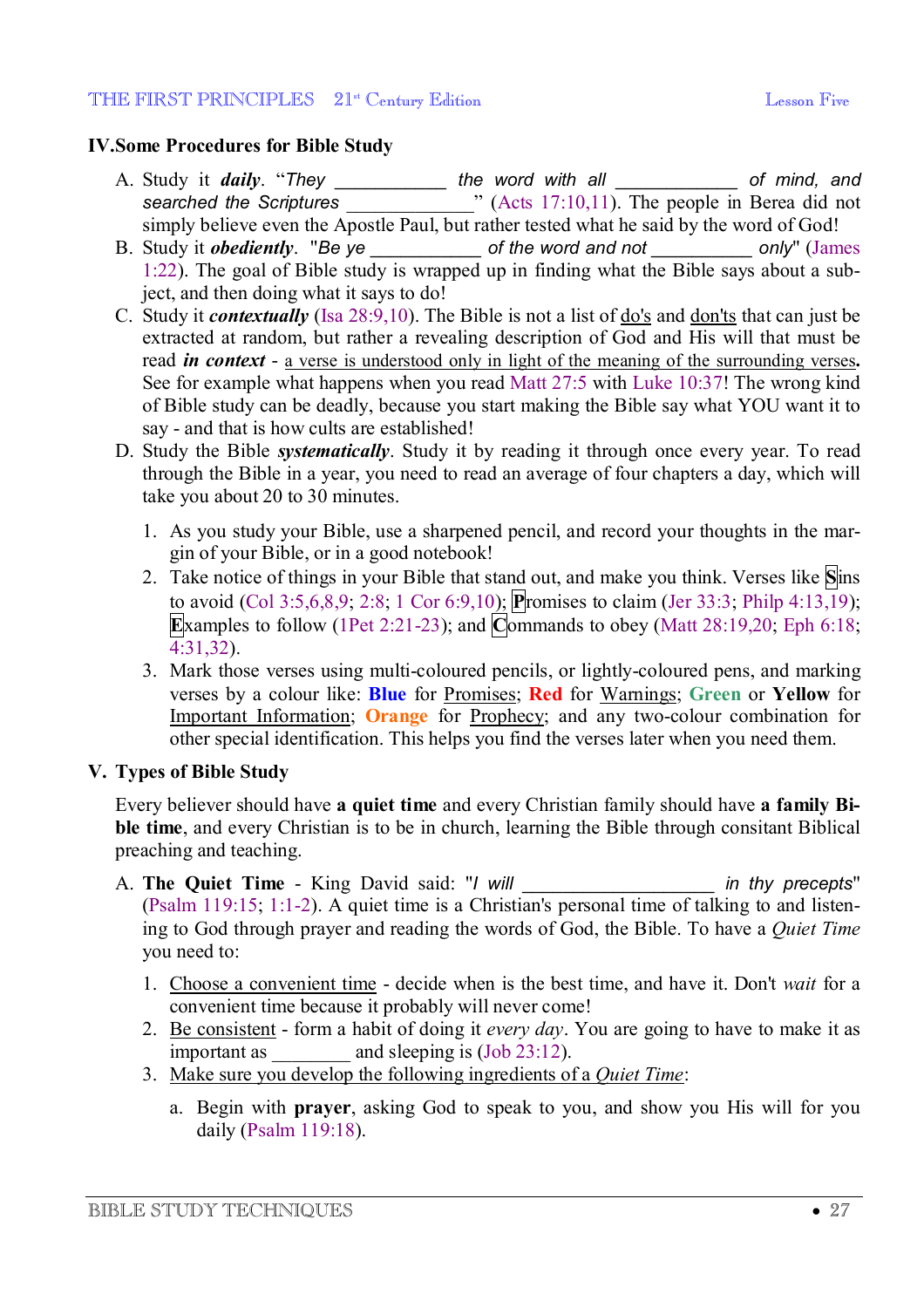- b. **Read** your Bible like you would any other book, reading at least one chapter each time. If you are going to read through the Bible in one year, you will need to read at least four chapters a day.
- c. When you find something that has special meaning to you, **underline** those verses with your pencil, or light colored markers, and then copy a few select ones to the small pocket-sized note cards to memorize them later.
- d. **Write** out your thoughts and conclusions in a notebook so that you can begin to apply the Scripture to your life. Think about how the verses relate to your life. Ask yourself **5** questions as you read:
	- 1) Who is doing the talking? *Is it Jesus, or Moses, or John, etc.*
	- 2) Who is he or she talking to? *The disciples, Jews, etc.*
	- 3) What is the subject being talked about? *Look at the context!*
	- 4) Does that subject relate to me, and what I am going through?
	- 5) How can I learn from this event in Scripture?
- e. As you read, when you notice something confusing, or very special, take time after you have finished reading the current chapter, to go back and **study** out the portion of Scripture for more insights. Get your Concordance out and look up *key words* to see what else the Bible has to say on that subject. Remember, the Holy Spirit may be trying to get your attention about something. If your Bible has cross-references in the margins, look those up too. Be sure to write down what you found in your notebook.
- f. Finish in **prayer**, thanking God for speaking to your heart in such a wonderful, and personal way!

## B. **Public Bible Study - in Church, and in Bible Study Groups**

1. Pastors are to  $\qquad \qquad$  the  $(2 \text{ Tim } 4:2)$ . That means, a man is supposed to get in front of people, and boldly declare the truth from the Bible about sin, righteousness, the coming judgment, and Jesus the Lamb of God who can save any and all who come to God by Him!



- 2. To those who are saved, preaching in church is the  $\qquad \qquad$  of God (1Cor 1:18), and is a wonderful time for the Disciple to learn and grow.
- 3. Don't be ashamed of straight-talk preaching, when it comes from the Bible! It is more important than all the worship of all the religions put together because, it is God's way of saving sinners (1Cor 1:17,18)!
- 4. As Christians, we are to receive the word with like a thirsty man receives water (James 1:21). Never become unteachable, or unreachable, because preaching prepares you to serve and disciple others later! It takes a humble heart to receive instruction.
- 5. Church members are to be  $\qquad \qquad$  of the word and not only, taking what they have heard from the Bible, and conforming their lives to it (Jam 1:22).
- 6. **Bible study groups** are great places to learn the Bible. Remember to make sure, when looking for a group, that it is under the authority of a local church (i.e., that it is sponsored by a Bible believing church and pastor). Not everything that calls itself a Bible Study really is one.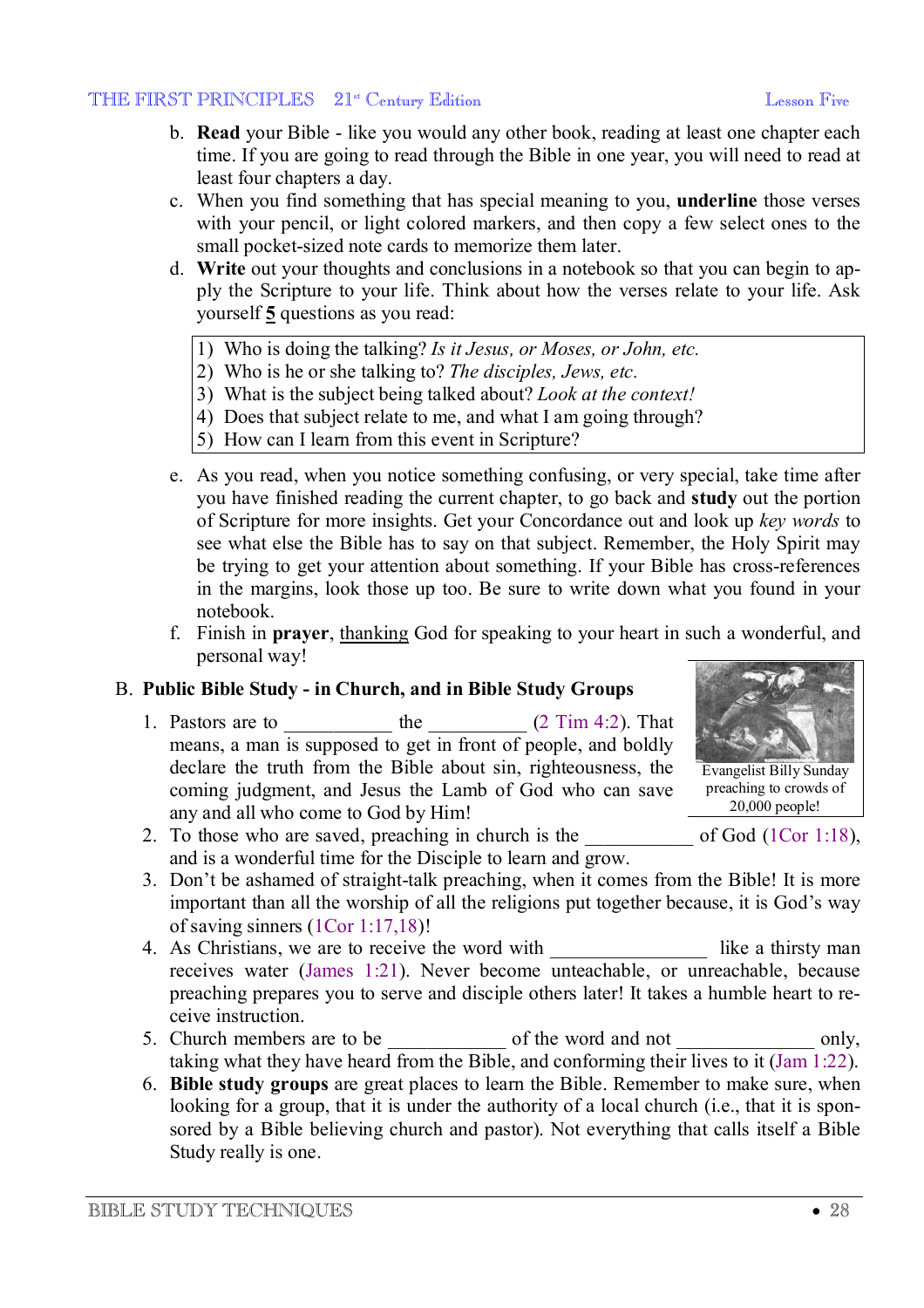#### THE FIRST PRINCIPLES 21<sup>st</sup> Century Edition **Legal Contract Contact Contact Contact Contact Contact Contact Contact Contact Contact Contact Contact Contact Contact Contact Contact Contact Contact Contact Contact Contact Co**

**VI.Bible Study Tools - Things that can help you learn more in your Study Time<br>A. Bible Cross-References. Most Bibles have some sort of Cross**  $\frac{1}{10}$  **and thou shalt call his<br>Referencing system either in the center colu** A. **Bible Cross-References.** Most Bibles have some sort of Cross Referencing system either in the center column, or embedded in Referencing system either in the center column, or embedded in  $\lim_{k \to \infty} \frac{d^n}{k!}$ <br>each verse. Use these references to help you understand what  $\lim_{k \to \infty} \frac{d^n}{k!}$ other portions of Scripture say about the subjects in the verse you are reading. An example might be found in Matthew 1:23, where  $\frac{1}{6}$ a little note would direct you to see that the virgin birth was

promised in Isaiah 7:14. If your Bible does not have a similar system, then consider buying one that does because it is so helpful and easily accessible when you are reading and studying the Bible.

B. **Study Bibles** - Beyond the cross-referencing system, there are many Bibles that have *Study Notes* along with the Scripture that are designed to give the student more in-depth in-

formation about each verse and subject. These Bibles are very good to have, and are more often than not, the only Bible helps you need. Be sure to only use the notes as opinions, and not as absolute. They are not always going to be right!

C. **Concordances** - A Bible concordance is an alphabetical index of the words used in the Bible, listing where they appear. Some Bibles come with a mini-concordance in their back pages. But when a Christian wants to know what the entire Bible says about a subject or word, you need a Complete Concordance. A good one is the *Strong's Exhaustive Concordance*, which lists every word, and every place that each word occurs in the Bible!



D. **Bible Atlas** - This is a handy set of maps of the lands in the Middle East where all the events of Scripture took place. They help you understand distances and terrain that people would have had to deal with back then.

#### E. **Commentaries, Study Guides and Bible Dictionaries**

- 1. The last thing a Christian may want to obtain for their library of tools is a set of Bible Commentaries and Study Guides. Commentaries usually are large volumes of writings by authors on each and every verse in the Bible. They bring together archaeology, history, various languages and other helpful tools into the understanding of Scripture.
- 2. Be aware that commentaries can be very destructive to the faith of young Christians. Many authors do not believe the Bible is the preserved word of God. They usually spend more time **questioning** the Scriptures instead of *commenting* on them! So, look hard for ones that help you grow in grace, and not in criticism of God's word.
- F. *Study Guides* are outlines of notes on Scripture. These are not as extensive as commentaries, but often more practical.
- G. *Bible Dictionaries* are reference books that contain definitions of words and proper names as found in the Bible, helping the student better understand the meaning and context of verses.
- H. There is a load of computer based Bible software available that can search and sort through every word and phrase in the Bible, as well as provide you access to hundreds of thousands of pages of research materials and commentaries. You have NO EXCUSE for not studying the Bible today!

# spoken of the Lord by the prospoken of the Lord by the pro-<br>phet, saying,<br> $^{23}$ CBehold, a virgin shall be with child, and shall bright of<br>a son, and <sup>4</sup>they shall child is a son, and <sup>4</sup>they shall call his<br>name Em-män' u-ël, which being  $\mathbf{t}$   $\begin{matrix} & 825, & 11, & 0 \\ & 0 & 0 & 0 \\ & 82 & 13 & 33 \\ & 14 & 14 & 0 & 0 \\ & 14 & 14 & 0 & 0 \\ & 0 & 0 & 0 & 0 \\ & 0 & 0 & 0 & 0 \\ & 0 & 0 & 0 & 0 \\ & 0 & 0 & 0 & 0 \\ & 0 & 0 & 0 & 0 \\ & 0 & 0 & 0 & 0 \\ & 0 & 0 & 0 & 0 \\ & 0 & 0 & 0 & 0 \\ & 0 & 0 & 0 & 0 \\ & 0 & 0 & 0 & 0 \\ & 0 & 0 &$ interpreted is, God with us.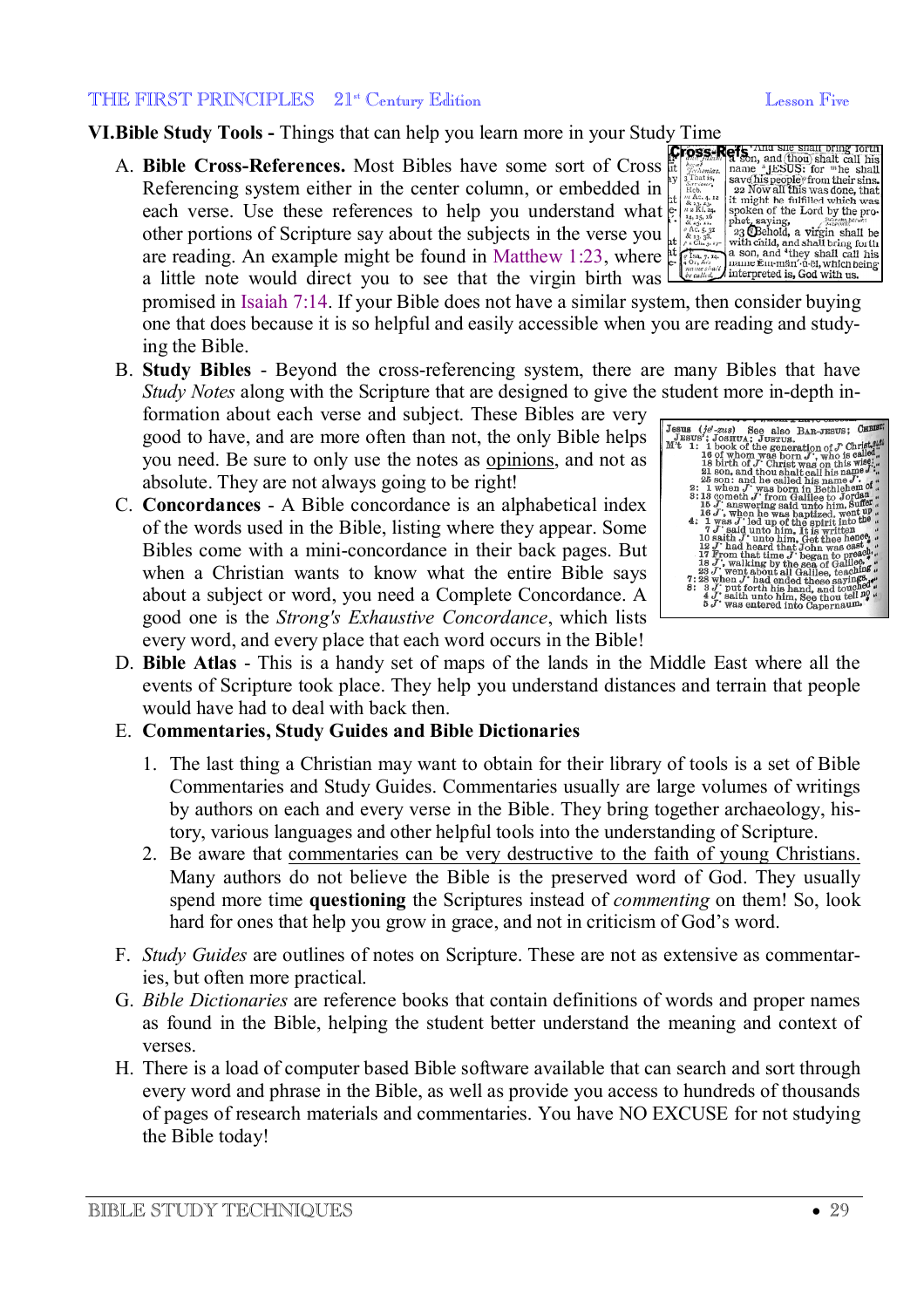## **VII. Concerning The Apocrypha**

- A. The books called 'Apocrypha' (which mean *extra writings*) were later added to the Bible by Catholic "church councils," and only show their ungodly desire to make the Bible into a complex, and contradicting book, instead of the perfect, and supernatural one that it always has been! Neither Jesus Christ, nor any New Testament author ever used, or even alluded to anything ever written in *any* of the Apocryphal books. This goes in the face of the fact that Christ and His apostles quote from every other Old Testament Book! The Apocrypha is made up of *1 & 2 Esdras*, *Tobit*, *Judith*, *Wisdom*, *Ecclesiasticus* (or *Sirach*), *Baruch*, and *1 & 2 Maccabees*.
- B. Here are some reasons the Apocrypha is rejected by Bible believers:
	- 1. They are not included in the original Hebrew Old Testament preserved by the Jews. Romans 3:1-2 states that God used the Jews to pen, and also to preserve His Word; therefore, we trust that He guided them in the rejection of the Apocryphal books from the canon of Scripture.
	- 2. They contain teachings contrary to the rest of the Bible.
		- a. **Praying for the dead**. 2 Maccabees teaches praying to the dead and making offerings to atone for the sins of the dead "*He also took up a collection ... and sent it to Jerusalem to provide for a sin offering. ... Therefore he made atonement for the dead, that they might be delivered from their sin*." (II Maccabees 12:43-46).
		- b. **Mediators in heaven**. 2 Maccabees also contains the heresy that dead saints intercede in heaven for those on earth (15:11-14).
		- c. **The Use of Magic**. A supposed good angel teaches the use of magic in Tobit! "*Then the angel said to him, `Cut open the fish and take the heart and liver and gall and put them away safely.' ... Then the young man said to the angel, `Brother Azarias, of what use is the liver and heart and gall of the fish?' He replied, `As for the heart and the liver, if a demon or evil spirit gives trouble to any one, you make a smoke from these before the man or woman, and that person will never be troubled again. And as for the gall, anoint with it a man who has white films in his eyes, and he will be cured'*" (Tobit 6:4,6-8). The Bible clearly condemns magical practices such as this (consider Deut 18:10-12; Lev 19:26,31; Jer 27:9).
		- d. **Salvation through works** is taught in the book of Tobit. "*For almsgiving delivers from death, and it will purge away every sin*" (Tobit 12:9). "*So now, my children, consider what almsgiving accomplishes and how righteousness delivers*" (Tobit 14:11). These false teachings must be contrasted with Lev 17:11, which says "*it is the blood that maketh an atonement for the soul*."
	- 3. None of these match any of the rest of the Bible, and were only added to confuse the reader and force them to look to the "church" for the truth!

## **VIII.Concerning** *Which* **Bible - The Differences in the English Versions**

Satan's primary attack has always been against the foundation of the Christian faith, the Bible. His goal has always been to question and "  $\ldots$  " the Bible, so that its message gets changed (Gen 3:1; 2Cor 2:17). What has happened is this: God wrote one Bible, and Satan seeks to "corrupt" its message by constantly redefining words, and ultimately, removing them, and even entire verses from what God said! These "revisions" are called "modern" translations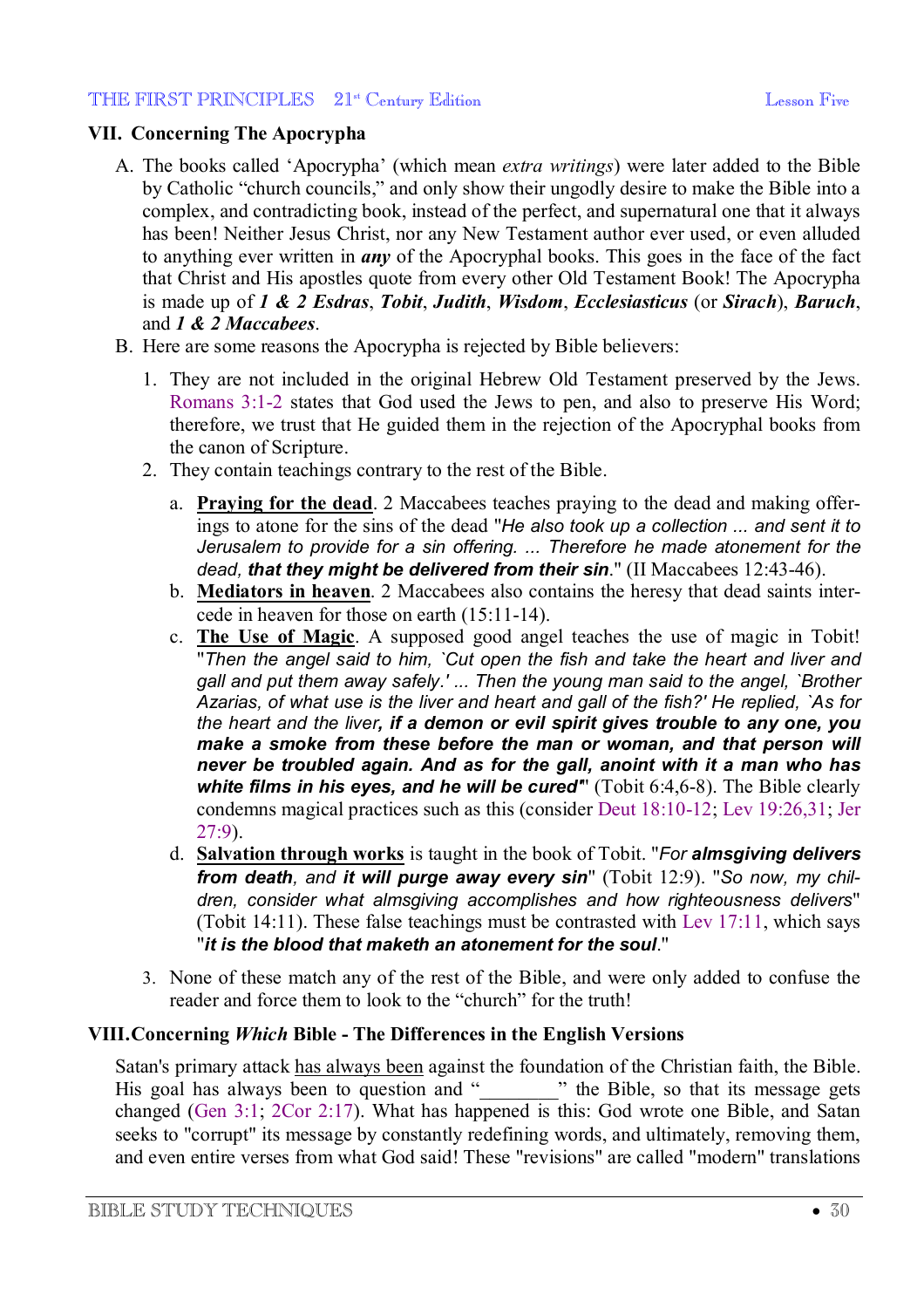for the modern world, but are nothing more than satanic "bibles" that keep sinners blind, and lost. A study of Satan's methods will only strengthen your faith in the Bible as the very word of God!

## A. **The Two Greek Manuscript Sets of the New Testament**

- 1. The basis for all the different versions of the Bible are founded in the existence of TWO sets of differing Greek "manuscripts": the *Majority* text, and the *Westcott and Hort* text. Take note of these names. It is from these two groups of documents, that bibles are translated from.
- 2. The differences between these two documents are so profound, that they cannot be ignored as a non-issue. They attack the Deity of Jesus Christ (that He is God); the importance of faith **before** baptism (as presented in Acts 8:36-38); and they water down the clear teachings that are present only in the King James Bible.
- 3. The *Majority Text* is a group of about 5200 portions of Scripture in Greek that through the past 2,000 years has been accepted by Christians as authentic, and true. What follows is an example of what a passage in the Majority Text looks like, along with the English underneath. Note that *verse 37* is present and marked in the figure. This is important because verse 37 **disappears** in the Westcott and Hort text!

| σούν. (36 ως δε έπορεύοντο κατά τήν οδόν, ήλθον επί<br>sus. And as they were going along the way, they came upon                                                                                                                                                                                                          |  |  |  |  |  |
|---------------------------------------------------------------------------------------------------------------------------------------------------------------------------------------------------------------------------------------------------------------------------------------------------------------------------|--|--|--|--|--|
|                                                                                                                                                                                                                                                                                                                           |  |  |  |  |  |
| τι ύδωρ καί φησιν ο εύνουχος, Ιδού ύδωρ τι κωλύει<br>a certain water, and says the seunuch, Behold water; what hinders i                                                                                                                                                                                                  |  |  |  |  |  |
|                                                                                                                                                                                                                                                                                                                           |  |  |  |  |  |
| $\mu \in \beta a \pi \tau \iota \sigma \theta \tilde{\eta} \nu a \iota ; \mathcal{D}$ El $\pi \epsilon \nu$ or $\delta \epsilon$ of $\lambda \iota \pi \pi o \zeta$ , $E$ $\tau \iota \sigma \tau \epsilon \nu \epsilon \iota \zeta$ if $\epsilon$ is and $\epsilon$ is the position of $\epsilon$                        |  |  |  |  |  |
|                                                                                                                                                                                                                                                                                                                           |  |  |  |  |  |
| $\begin{bmatrix} 6\lambda\eta c & \tau\tilde{\eta}c & \kappa\alpha\rho\delta i\alpha\zeta, & \tilde{\epsilon}\xi\epsilon\sigma\tau\iota\nu, & \Lambda\pi\alpha\kappa\rho\iota\theta\epsilon i\zeta\cdot\delta\epsilon & \epsilon\tilde{\iota}\pi\epsilon\nu, & \Pi\iota\sigma\tau\epsilon\dot{\iota}\omega \end{bmatrix}$ |  |  |  |  |  |
|                                                                                                                                                                                                                                                                                                                           |  |  |  |  |  |
| $r^{\delta \nu}$ νίδν του θεού είναι τον Ιησούν χριστόν. [38] Και εκέλευ-                                                                                                                                                                                                                                                 |  |  |  |  |  |
|                                                                                                                                                                                                                                                                                                                           |  |  |  |  |  |
| $\int_{k}$ $\sigma \epsilon \nu$ $\sigma \tau \tilde{\eta} \nu a \iota$ $\tau \delta$ $\ddot{\theta} \rho \mu a$ $\kappa a \iota$ $\kappa \alpha \tau \epsilon \beta \eta \sigma a \nu$ $\dot{\alpha} \mu \phi \acute{\sigma} \tau \epsilon \rho o \iota$ $\epsilon \dot{\iota} \zeta$                                    |  |  |  |  |  |
| $\frac{1}{2}$ το ύδωρ, ό.τε. Φίλιππος και ο εύνουχος και έβάπτισεν αυτόν.                                                                                                                                                                                                                                                 |  |  |  |  |  |
| <i>Majority Toyt</i> of the Creek New Tostament Acts 8.36 38                                                                                                                                                                                                                                                              |  |  |  |  |  |

*Majority Text* **of the Greek New Testament - Acts 8:36-38**

4. The second primary Greek text is the *Westcott and Hort Text.* It is a set of **two** Greek manuscripts called the *Vaticanus* and *Sinaiticus*. Vaticanus showed up in a Vatican Library in 1481, and Sinaiticus was found in a Monastery on Mt. Sinai in the 17th century. These manuscripts were taken to be *older*, and *more accurate* (watch statements like that) than all the rest of the 5000 manuscripts of the Majority Text! Westcott and Hort rejected the authority of the Majority Text and chose rather to accept these *Roman Catholic* texts that now bears their name.

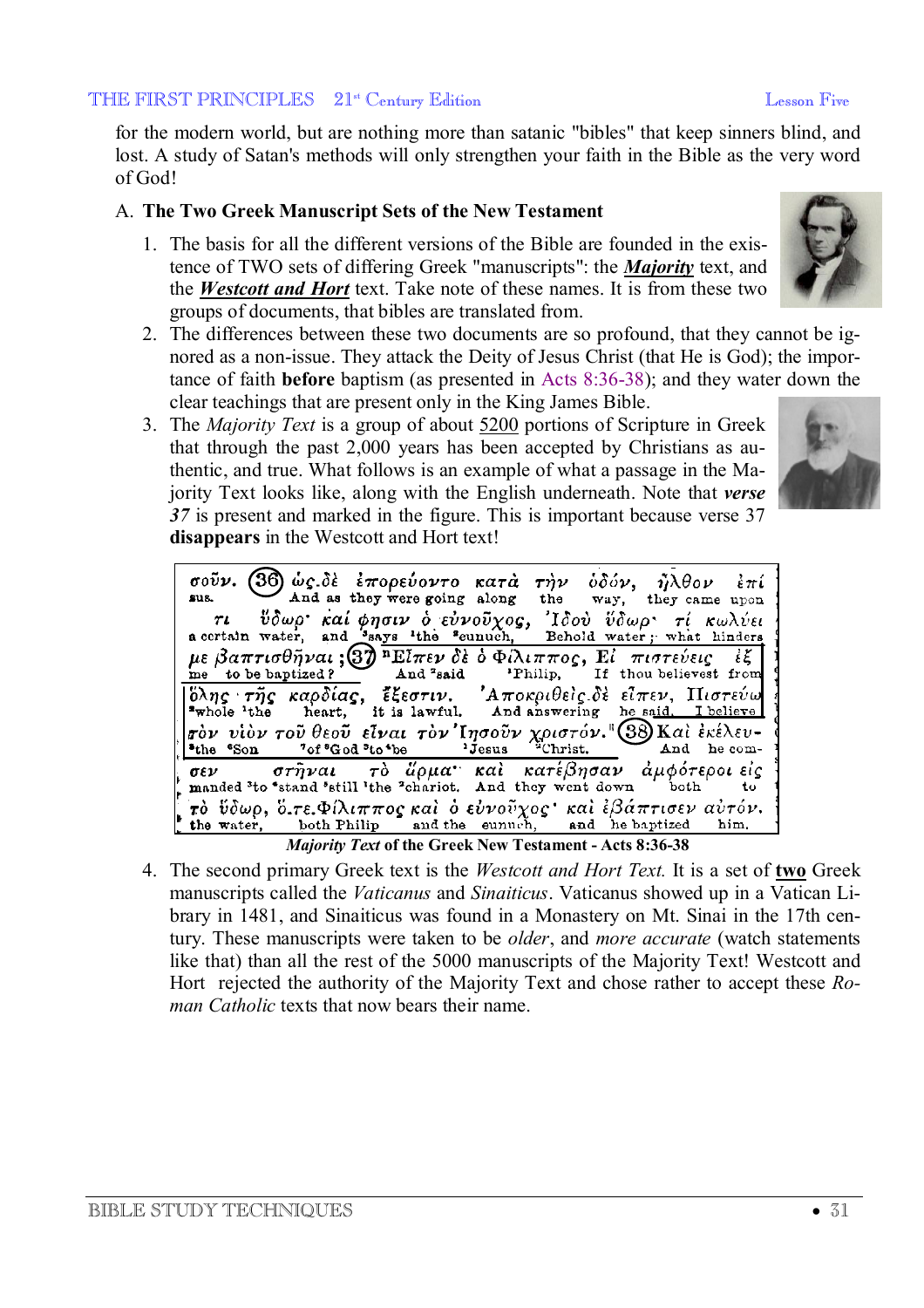- ဝ  $\boldsymbol{\varPhi}$ ίλιππος ανοίξας ઠક Τò στόμα  $(35)$ Philip the mouth And opening γραφής<br>this scrip ἀρξάμενος ταύτης Kai  $\frac{1}{2}$  $\tau \hat{\eta}$ s airoû from of him and beginning scripture εὐηγγελίσατο TÒV  $\displaystyle\frac{3}{2}I\eta\sigma$ o $\displaystyle\frac{1}{2}$ Jesus. aủτ@ preached to him ဝံဝိဝဴး, What ἐπορεύοντο ယ်န 82 Katà  $\bm{\tau}$ yv the they .<br>were going along wav. happened And 83 καί φησιν å  $5\delta\omega\rho$ , εὐνοῦχος દેπί fiλθον TL. to verse the they came upon certain water, and says eunuch 37? $\beta$ a $\pi$ rισθήναι; $\ddagger$  $\boldsymbol{\tau}$ ί κωλύει  $\mu\epsilon$ <u> մ</u>δωρ• idoù what prevents me to be baptized? Behold[,] water: тò  $\bar{a} \rho \mu a$ , Kai ἐκέλευσεν στήναι xaì 38 be commanded to stand the chariot. and And մδωρ, κατέβησαν άμφότεροι  $\epsilon$ is õ ታሪ  $\frac{1}{1}$  water, both into the went down  $\dot{\mathbf{c}}$ €ὐνοῦχος, ἐβάπτισεν Kai  $\Phi$ ίλιππος ĸaì  $T \in$ and the eunuch, and he baptized Philip both
- 5. Notice the missing verse in the following *Westcott and Hort* text:

*Westcott & Hort* **Greek Text of the New Testament - Acts 8:35-38**

6. Did you notice what is *doctrinally* affected if you accept the Westcott and Hort over the Majority text? Satan will go to any length to confuse people by getting them to think **baptism** is the important thing, and not trusting in Christ alone (2Peter 3:15,16; 2Cor 2:17; 4:2)! The clear goal of Satan is to simply make a Bible contradict itself. If he can do that in the mind of a reader, then that reader will not trust it completely, and it makes God confusing, and ultimately a liar (1Cor 14:33)! One thing ought to be clear to the Bible believer, God is not the author of

## B. **The English Versions From the Two Manuscript Sets**

Comparing the English versions are very revealing. Notice how all the "new bibles" (left hand side) are from the Westcott and Hort text, and yet only the **King James Version** is from the Majority text. Therefore, the new versions are NOT revisions as they claim to be, but rather NEW bibles based upon completely different Greek texts than what historical Christianity accepted until 1881!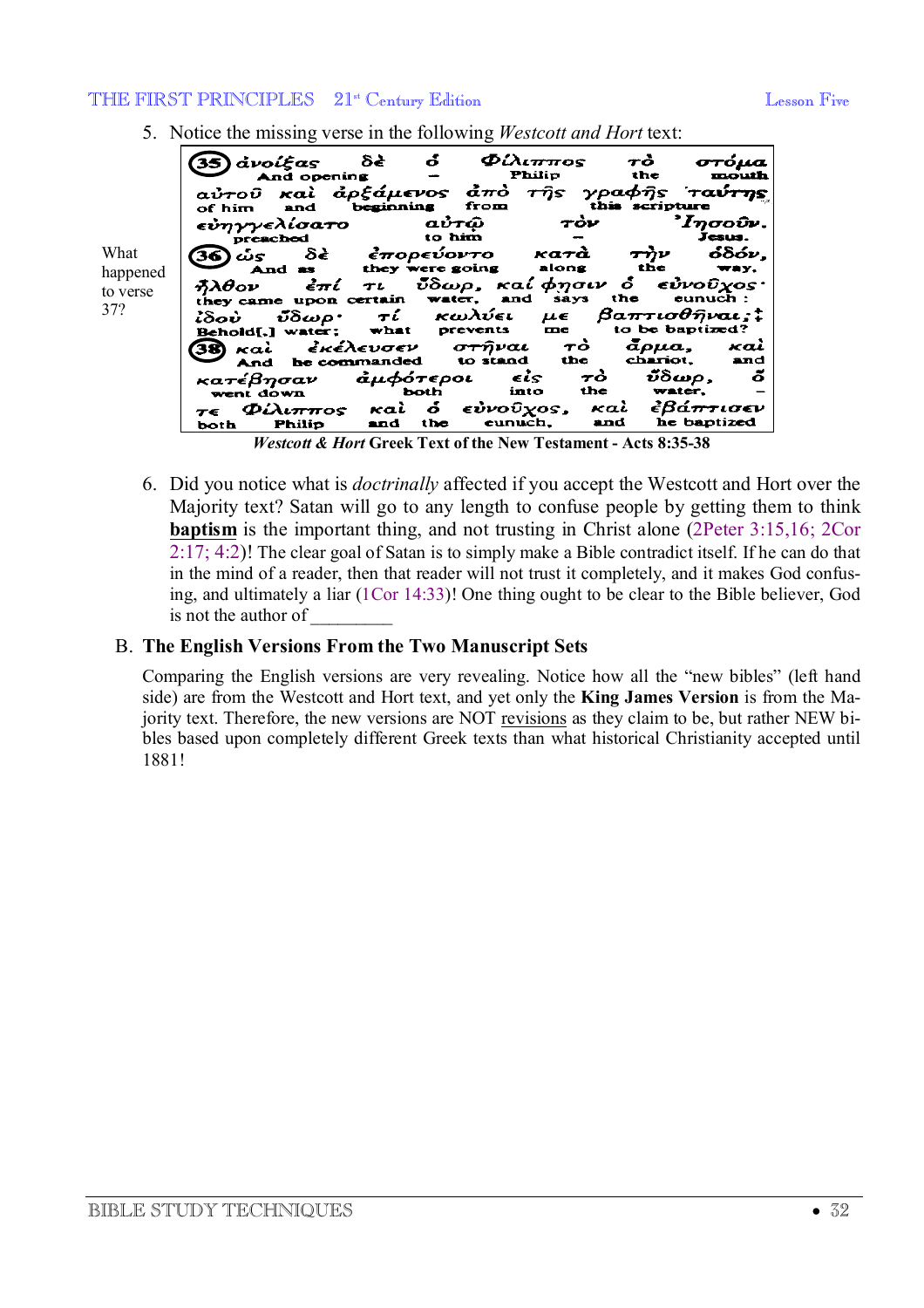| See all the "bibles" translated from the '2'                    | <b>Translated from the</b> |
|-----------------------------------------------------------------|----------------------------|
| <b>Westcott &amp; Hort Greek Documents</b>                      | 5,200 Majority Greek       |
|                                                                 | <b>Documents</b>           |
| Roman Catholic Douay version (1609) - Catholic Bible            |                            |
| <b>The Revised Version (1881)</b>                               |                            |
| The New Revised Version (1990)                                  |                            |
| 1901 American Standard Version                                  |                            |
| 1902 The Twentieth Century New Testament                        |                            |
| 1903 Ferrar Fenton, The Holy Bible in Modern English            |                            |
| 1903 Weymouth, The New Testament in Modern Speech               |                            |
| 1912 The Holy Bible An Improved Edition                         |                            |
| 1913 James Moffatt, A New Translation in Modern Speech          |                            |
| 1924 The Centenary Translation of the New Testament             |                            |
| 1926 A New Translation of the Bible Revised edition             |                            |
| 1935 The Westminster Version of the Sacred Scriptures           |                            |
| 1937 The New Testament in the language of the people            |                            |
| 1946 Revised Standard Version New Testament                     |                            |
| 1948 New Testament in modern English                            |                            |
| 1951 Norlie, The New Testament in Modern English                |                            |
| 1952 Revised Standard Version The Holy Bible                    |                            |
| 1952 Williams, A New Translation in Plain English               |                            |
| 1958 J B Phillips, The New Testament in Modern English          |                            |
| 1959 The Berkeley Version in Modern English                     |                            |
| 1961 The New English Bible New Testament                        |                            |
| 1961 Kenneth S Wuest, The New Testament                         |                            |
| 1962 The King James II Bible, 1971                              |                            |
| 1963 New American Standard New Testament                        |                            |
| 1965 The Amplified Bible                                        | <b>King James Version</b>  |
| 1966 Good News for Modern Man                                   | (1611)                     |
| 1966 The Jerusalem Bible                                        |                            |
| 1969 William Barclay, The New Testament, A New Translation      |                            |
| 1970 The New American Bible                                     |                            |
| 1970 The New English Bible                                      |                            |
| 1971 New American Standard Bible                                |                            |
| 1971 Kenneth N Taylor The Living Bible, Paraphrased             |                            |
| 1972 The Bible in Living English                                |                            |
| 1972 Today's English New Testament                              |                            |
| 1973 New International Version                                  |                            |
| 1976 Good News Bible: The Bible in Today's English Version      |                            |
| 1976 The Holy Bible in the Language of Today                    |                            |
| 1978 New International Version                                  |                            |
| 1985 The New Jerusalem Bible                                    |                            |
| 1987 New Century Version                                        |                            |
| 1989 The Revised English Bible with the Apocrypha               |                            |
| 1990 New Revised Standard Version                               |                            |
| 1993 The Message: The Bible in Contemporary English             |                            |
| 1994 21st Century King James Version                            |                            |
| 1994 The Inclusive New Testament - Political correctness bible  |                            |
| 1995 An Understandable Version                                  |                            |
| 1995 Contemporary English Version                               |                            |
| 1996 NIV Inclusive Language Edition                             |                            |
| 1996 Holy Bible, New Living Translation                         |                            |
| The "New" King James Version (1982) - A merge of both text sets |                            |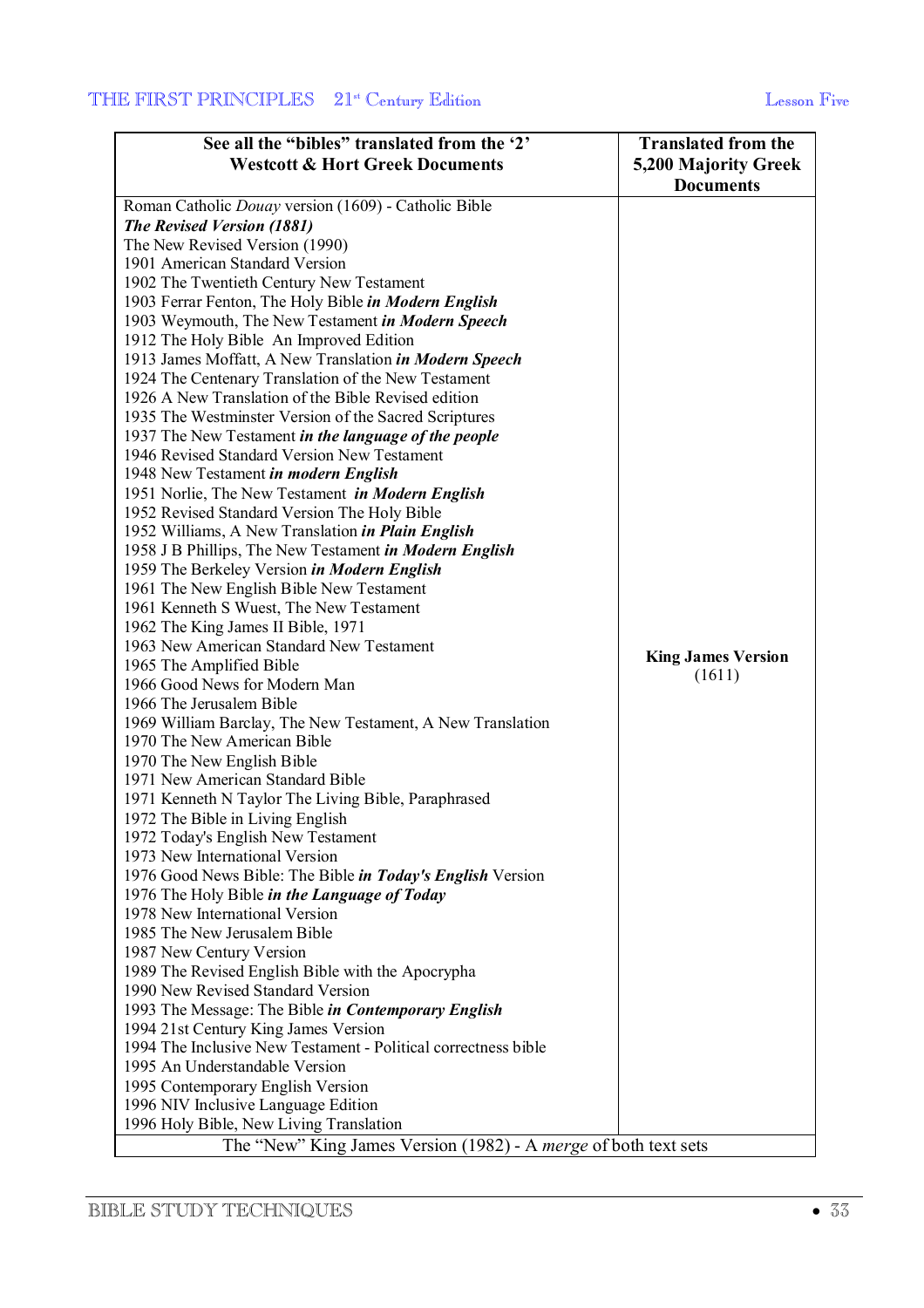C. **Every major language has the two types of Bibles** - at least one from the Westcott and Hort texts, and the other from the Majority texts. In every language however, the Westcott and Hort versions are ALWAYS sold on the basis that they are supposedly EASIER to read, and not whether they are an honest translation from the correct texts. Is that always true????? Check out just a "few" of the supposed better words for our modern world…

| <b>BIBLE VERSE</b> | NIV (Easier word?) AV 1611 |                |
|--------------------|----------------------------|----------------|
| Isaiah 24:23       | abashed                    | confounded     |
| Ezekiel 40:18      | abutted                    | over against   |
| 2 Chron 15:14      | acclamation                | voice          |
| Isaiah 13:8        | aghast                     | amazed         |
| Ezek 40:13         | alcove                     | little chamber |
| 2 Chr 13:22        | annotations                | story          |
| Num 31:50          | armlets                    | chains         |
| Acts $2:6$         | bewilderment               | confounded     |
| Ps 58:7            | blunted                    | cut in pieces  |
| Job $8:2$          | blustering                 | strong         |
| Ex 35:22           | brooches                   | bracelets      |
| Dan 10:6           | burnished                  | polished       |
| Rev 4:3            | carnelian                  | sardine        |
| 1 Ki 7:6           | colonnade                  | porch          |
| 1 Ki 4:22          | cors                       | measures       |
| Ezek 13:22         | disheartened               | sad            |
| Lk 20:23           | duplicity                  | craftiness     |
| Rom 2:20           | embodiment                 | form           |
| Mk 14:31           | emphatically               | vehemently     |
| 2 Chr 30:22        | encouragingly              | comfortably    |
| Pro 23:10          | encrouch                   | enter          |
| 2 Chr 17:14        | enrollment                 | numbers        |
| Ps 45:11           | enthralled                 | greatly desire |
| Lk 9:34            | enveloped                  | overshadowed   |
| Jude 16            | faultfinders               | complainers    |
| Ex 28:20           | filigree                   | enclosings     |
| Ps 89:47           | fleeting                   | short          |
| Acts 5:40          | flogged                    | beaten         |
| Is 59:13           | fomenting                  | speaking       |

- D. The current trend among Bible publishers is to edit their bible translations, and bring them back closer to the King James Bible. This has resulted in "*New*" Versions being published, so they now include verses that they had first removed, making them not so different than the King James anymore - can you guess why they did this? Because the KJV sets the pace! The Bible believer however must not be suckered into thinking those 'bibles' are ok to read and study now – they may be getting closer to the word of God, but why trade what is perfect, for something that is in a constant state of evolution?!
- E. **Some Critical Scripture Changes to know about.** According to Revelation 22:18,19, God warns us to never , or away from His words, and yet look below! Notice the verses listed in the following table, and compare what *Westcott and Hort* versions say in the verse, and then what the *King James Bible* says. It will shock you! This is only a sampling of thousands!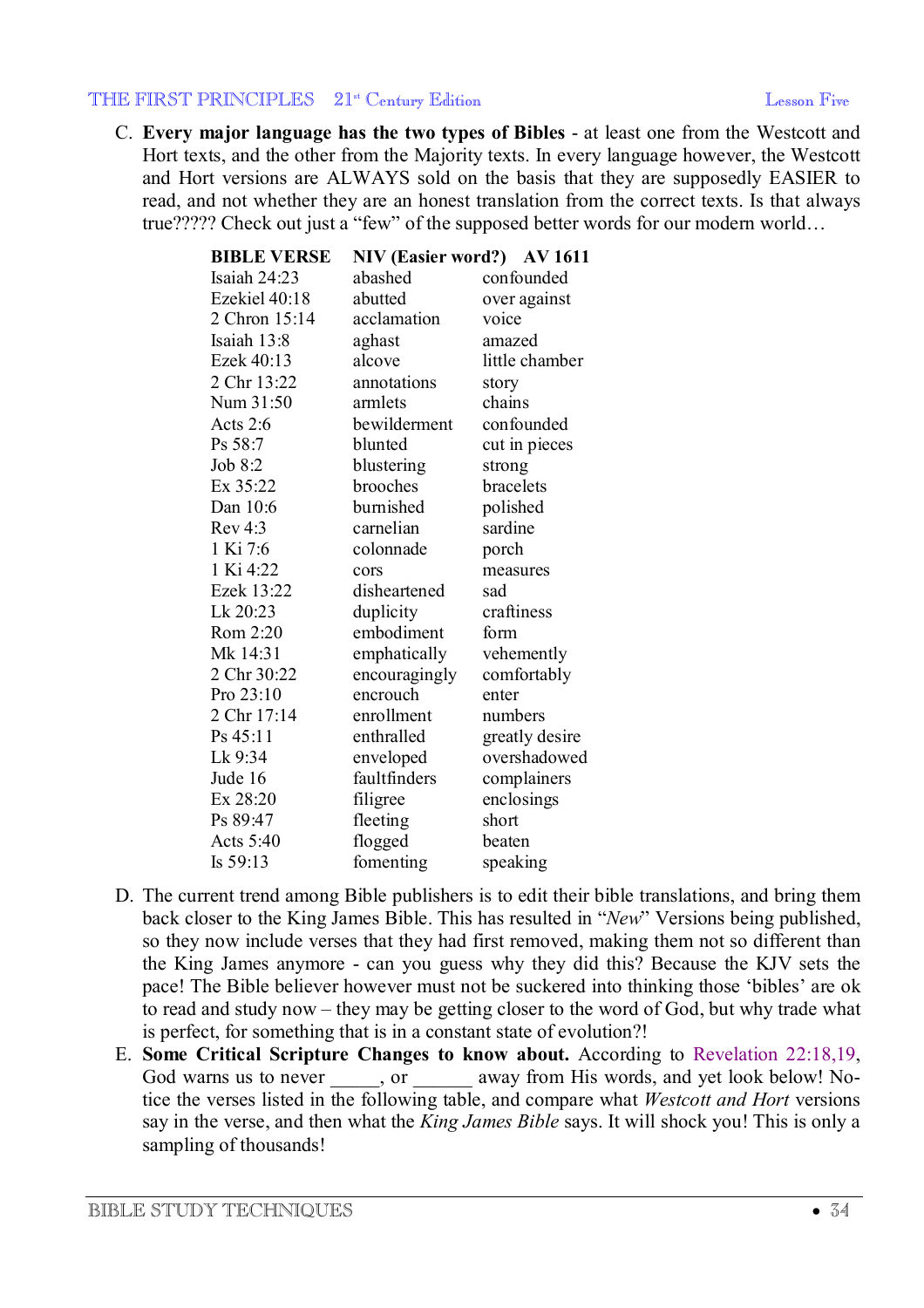## **THE CORRUPTION LIST!**

| Matt 6:13         | Last half of Christ's example prayer is removed                         |
|-------------------|-------------------------------------------------------------------------|
| Matt 9:13         | The need for sinners "to repent" is removed!                            |
| Matt 17:21        | Prayer and fasting is evidently not necessary                           |
| Matt 18:11        | The verse explains the very reason for Christ coming!                   |
| Matt 19:16,17     | Jesus is not called "good", and so He is made to only talk about "good" |
| Matt 23:14        | Somebody doesn't like attacks on money-hungry religious leaders         |
| Matt 27:35        | Last half of the verse is missing!                                      |
| Mark 7:16         | Someone is attempting to remove Christ's plea to the sinner's free-will |
| <b>Mark 9:24</b>  | The word "Lord" omitted (see also Luke 23:42)                           |
| Mark 9:44,46      | See if your Bible has these verses, or questions their presence!        |
| Mark 10:24        | Someone doesn't like Jesus' remarks against trusting in riches!         |
| Mark 11:26        | Someone doesn't like God's warnings against our disobedience!           |
| <b>Mark 15:28</b> | Someone doesn't like all the connections back to the O.T. prophecies    |
| Mark 16:9-10      | These verses are attacked, and declared untrustworthy                   |
| Luke 2:33         | The word "father" is substituted for "Joseph" making him Jesus' father! |
| Luke 4:4          | The words "every word of God" omitted                                   |
| Luke 17:36        | Just a small verse removed - yet it is necessary for the context!       |
| Luke 23:17        | This verse is clean gone as well                                        |
| John 3:13         | Jesus is not allowed to be in two places at the same time!              |
| John 5:4          | This missing verse explains why the people were gathered at the pool    |
| John 7:53-8:11    | This entire section is attacked, and rejected, and yet most important!  |
| John 9:35         | Jesus is no longer the Son of God!                                      |
| Acts 1:3          | The word "infallible" is watered down so as to not offend anyone!       |
| <b>Acts 4:27</b>  | Jesus is no longer God's Son, but rather Servant (no Deity)             |
| Acts 8:37         | Verse either missing or questioned, and yet critical to salvation!      |
| Acts 15:34        | Silas is missing!                                                       |
| Acts 24:7         | Gone!                                                                   |
| Acts 28:29        | Also missing!                                                           |
| Rom 11:6          | Last half of verse missing.                                             |
| Rom 16:24         | Paul's usual ending is deleted!                                         |
| 2 Cor 2:17        | The word of God no longer is being "corrupted"                          |
| Col 1:14          | The 'blood' omitted - salvation no longer needs the blood of the Lamb!  |
| 1 Thes 5:22       | We are to abstain from all <i>appearance</i> , not just kinds of evil   |
| 1 Tim 3:16        | 'God' is changed to an unknown 'He' so that you can't tell He is God!   |
| 1 Tim 6:5         | Godliness is the means of gain? Paul is warning about just the opposite |
| 1 Tim 6:10        | The love of money is not always bad anymore.                            |
| 2 Tim 2:15        | We do not really have to STUDY our Bible anymore                        |
| <b>James</b> 5:16 | All the new bibles now command us to confess our sins to each other!    |
| 1 John 4:19       | They even took GOD away so that all we can do is "love"                 |
| 1 John 5:7        | Verse missing, with part of verse 8 made into verse 7!                  |
| Rev 22:18,19      | Talk about changing verses! Notice how 'book' is changed to 'tree'      |

The Bible-believer settles once and for all whether we have the word of God, or not! *If we do, then* we live by it! If not, then God is a liar, and let's eat, drink, and be merry, for tomorrow we die, and who cares! But as we have seen, God does care - proven in the giving of the Son of God, and the very word of God!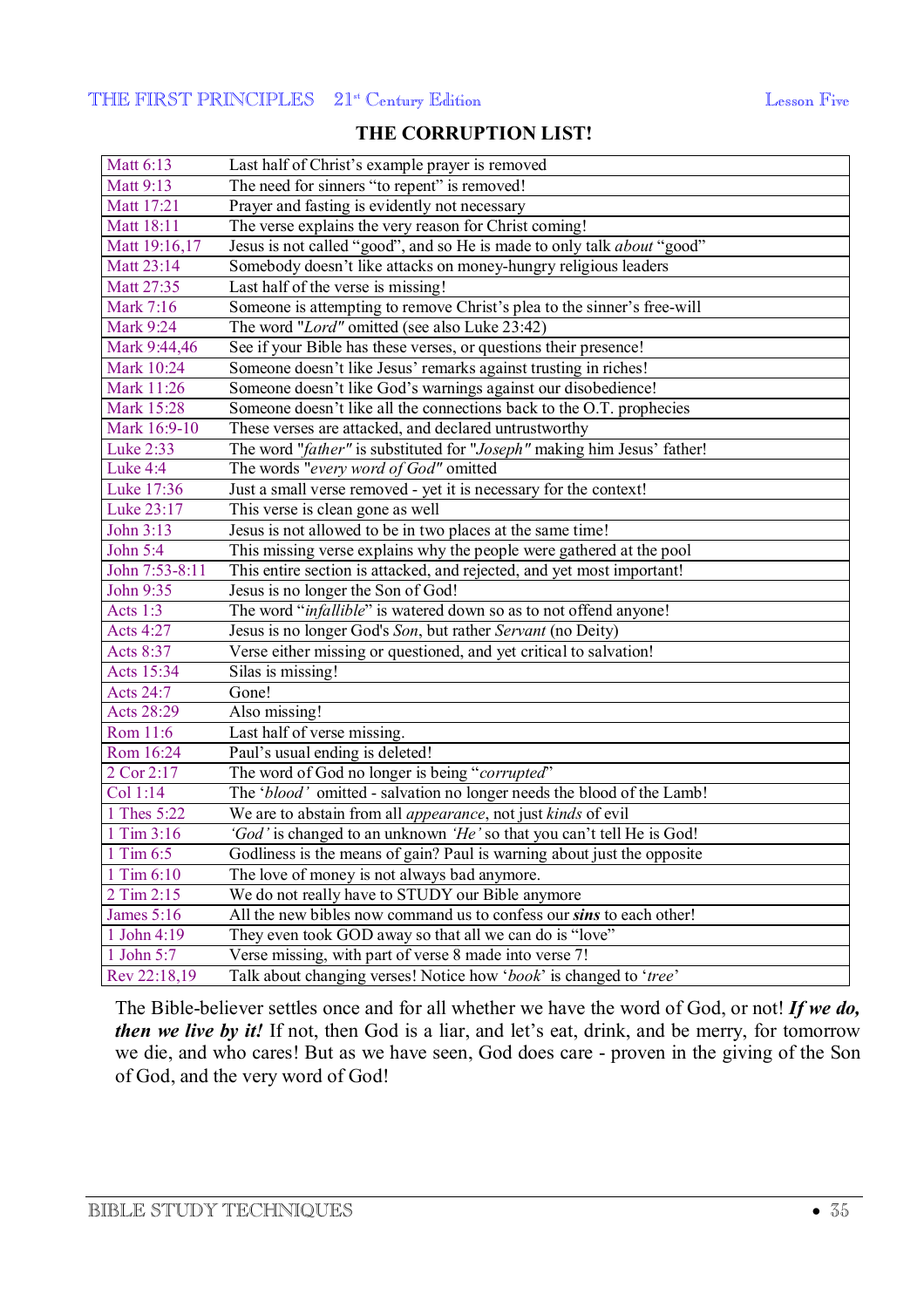- **IX.The Superiority of the King James Bible of 1611 - The AV (Authorized Version).** When the Bible believer examines the facts, the King James Bible of 1611 is found to be superior to any other English Bible because of the following four main reasons: its Source, its Honesty, its Fruit, and its Enemies.
	- A. **The Source of the Translation.** The simple belief is that God **both** *inspired*, and then *preserved* His word without error (Matt 24:35; Ps 12:6,7).
		- 1. The AV translators chose to use the available 5,200 agreeing Greek copies of the New Testament as the source of the King James Bible.
		- 2. All other versions primarily use only **TWO** Greek copies of the New Testament to translate from - these two documents have over **35,000** differences between them and the AV copies.

## B. **The Honesty and Accuracy of the Translation (2Cor 2:17; 2Pe 3:14-16)**

- 1. The AV translators took no *liberties* in translating the Bible. They did not attempt to paraphrase, or "interpret" hard passages. If a passage of Scripture was hard to understand, then it was translated that way. If they needed to add a word to help the meaning, they put it in *italics* (words that are *slanted*) to show when they had to add specific words in English so that the reader could best understand the sense of the verse being translated. The italicized words are just as much the word of God as the normal words (see and compare Deuteronomy 8:3 and Mt 4:4).
- 2. Most other Bibles attempt to "*fix*" problems with the Greek and Hebrew by trying to figure God out. The AV translators did not!
- 3. There are plain errors in the other versions (2Sam 21:19; Heb 3:16).

## C. **The Fruit of its Reading (Matthew 7:20)**

- 1. *Ease of Memorization* The AV is much easier to memorize and retain because of the way it is written, and the way it impacts the heart.
- 2. *True Revivals* No other Bible has brought about real revival (i.e., the closing of pubs and bars, the restoration of families, the fear of God instilled in entire communities) except the AV! All other "bibles" water-down, and weaken the heart of the Christian from that of a strong soldier, to a lazy, lukewarm, and emotionally unstable compromiser.
- 3. *No confusion* The AV is much clearer than the other versions, especially in areas of important doctrine. Note the differences between the AV and another version in the following verses: 1 Cor 1:18; Acts 8:37

## D. **The Enemies of the Translation**

- 1. *The Roman Catholic Church* The AV 1611 is considered to be "anti-Catholic" which it is - and is not permitted to be read by Catholics.
- 2. *The Liberal branch of "Christianity"* The AV 1611 is considered to be archaic, and a hindrance to modern "me" philosophy - *which it is!*
- 3. *The Lazy Christian* The AV requires a person to *think* and study instead of having all their thinking done for them with paraphrases!
- 4. *The Carnal Christian* The AV makes the worldly Christian uncomfortable because it does not compromise on God's hatred of sin!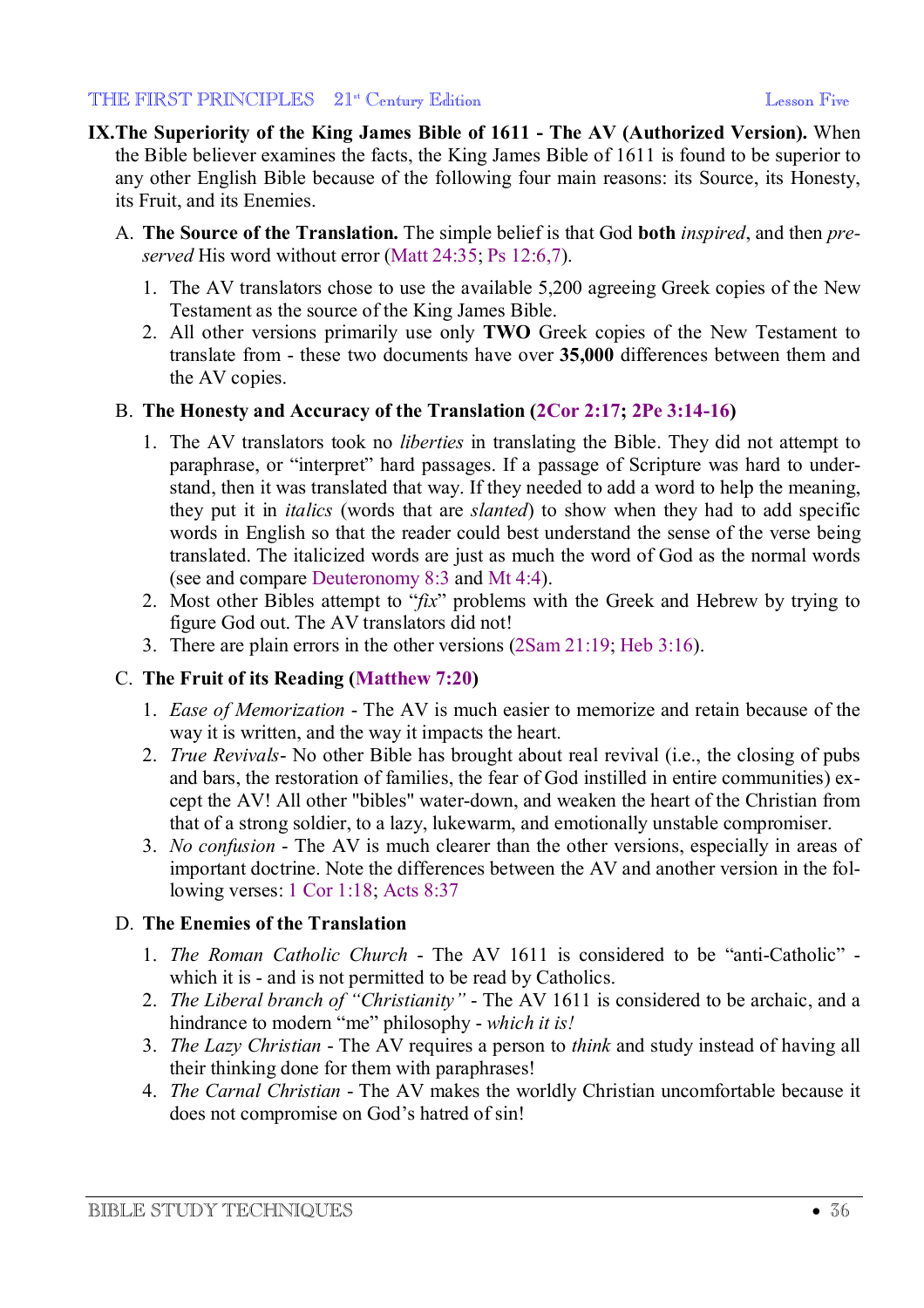#### **X. Basic Bible Fundamentals.**

The following section lists the basic information that you need to understand as you read and study God's word. It is intended to help you understand just what is the underlying "structure" of God's ways of doing things. It won't explain "everything," but will lay-out the framework of people and truths in the Bible.

- A. **The Main Events of the Bible** what follows are the important events in history and prophecy as recorded in the Bible! Take careful note!
	- 1. **The Creation.** The Bible teaches in Genesis 1, and throughout the Scriptures that God "created" everything there is about 6,000 years ago, and that everything is currently wearing out, and not improving.
	- 2. **The Fall.** God created two people, and placed them in a perfect garden called Eden. Satan in Genesis 3 entered the garden with one purpose – lure Adam and Eve into disobeying God, and become cursed by God. Disobey they did, but God provided two lambs to take the place of Adam and Eve in death. From then on, God's promise was for a future Messiah to come who would one day "take away the sins of the world."
	- 3. **The Flood.** About 4,600 years ago, a world-wide flood occurred that wiped-out all land-dwelling creatures, including mankind (Genesis 6). Everyone died except for Noah, and his family, who were saved because they obeyed God, and built an ark which contained two of every kind of land animal. It was the flood that fashioned the continents into their current shapes, and lifted the mountains to their current heights.
	- 4. **The Calling out of Abraham.** Abraham is a cornerstone of the Old Testament. He lived in an ungodly city called Ur, but decided to obey God's word and leave Ur to follow God's will for his life. When God promised Abraham that He would give him as many children as the number of the stars, Abraham didn't doubt, but simply believed God, and became the father of the race of people called the Jews, who because of Abraham, are the people of God (Genesis 12-25).
	- 5. **The Bondage in Egypt.** The descendants of Abraham were called Jews. These Jews went to dwell in Egypt, but were enslaved by the Egyptians for over 400 years (Genesis 30 through Exodus 3).
	- 6. **The Passover.** Just before Israel was set free from slavery in Egypt, God commanded that every believer get themselves a lamb, and to kill that lamb in their place. They were to then take the blood of that lamb, and place it visibly upon the outside doorposts of each home, and God promised to "*pass over*" them in His judgment (Exodus 12)!
	- 7. **The Promised Land.** Abraham had been promised a piece of land known as Canaan. It was over 400 years later when Joshua led the nation of Israel into Canaan and conquered all its inhabitants (The Book of Joshua). It is where Israel now dwells, and always will be Israel's.
	- 8. **The Kingdom Age.** Israel became a kingdom under three great kings named Saul, David, and Solomon. Many other kings followed them (1 Samuel – 2 Chronicles).
	- 9. **The Captivity.** After about 400 years in the Promised Land, the people of Israel lost interest in following the God of the Bible, and became totally idolatrous. God gave them over to their enemies, who came into their cities, and took all the healthiest, and strongest, and most beautiful away to distant lands as slaves again. Israel had gone full cycle, and would have to wait for 70 years before they could begin to rebuild their lives back under God (Jeremiah and Lamentations).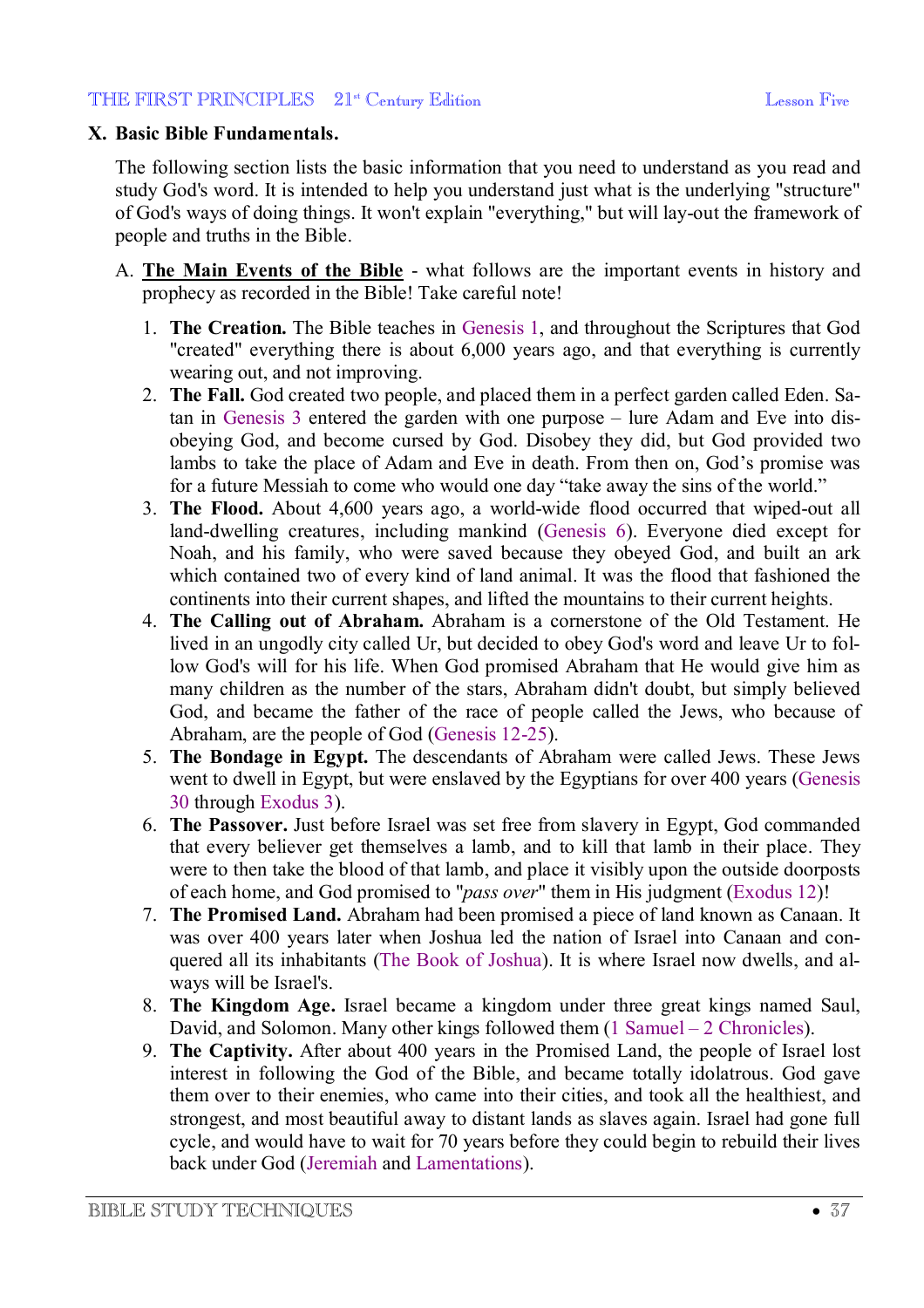- 10.**The Exile, and the Return from Exile**. The Book of Esther is a description of how God protected the Jewish people during captivity, and the Books of Ezra and Nehemiah describe the return of the people from Babylon back to their homeland.
- 11.**The Old Testament.** This set of 39 Books in the Bible contains the history of the world from Creation, up to about 400 years before the birth of Jesus. It was written in Hebrew, and pointed toward Christ.
- 12.**The Birth, and Life of Christ** His First Coming. God became flesh and dwelt among us on earth almost 2,000 years ago. He lived a sinless life for 33 years, and then died as our substitute for sins on the cross to pay off our sin-debt to God. Everyone of His day wanted Jesus to rule as King, but His first coming was not to rule, but to save (Matthew  $-John!$
- 13.**The New Testament.** This set of 27 Books in the Bible records the life of Christ, and presents the truths and freedoms that can transform any sinner into a true saint.
- 14.**The Rapture.** A catching away (1Thes 4:16,17) of the Christians from the earth just before the beginning of the time called the Tribulation. It occurs so fast that people won't know what happened!
- 15.**The Tribulation.** Seven years of disasters and troubles that will rock the very foundations of this planet (Revelation 6-19). It will result in  $1/3^{rd}$  of the population of the earth dying.
- 16.**The Second Coming of Christ.** Christ Jesus, and all Christians are coming back again! Jesus promised that He will defeat Satan, and will establish a true kingdom of heaven on earth (Revelation 19). We don't know when it will happen, but look for it everyday expectantly!
- 17.**The Millennium.** This is the 1,000 year reign of Jesus Christ on this earth, who will return the earth back to what it was like in the Garden of Eden (Revelation chapters 20,21).
- 18.**The New Heaven and New Earth.** Once the Millennium is over, God will destroy this entire universe by fire, and start over with a perfect universe, and earth, with no more sin, or Satan around (Rev 21 & 22).

## B. **The Main People of the Bible**

- 1. **Adam and Eve** (Gen chapters 2,3). These were the first humans on earth, and from them are all humans, and because of their disobedience to God, we have death, and sin, and separation from God.
- 2. **Cain and Able** (Gen 4). Here were two brothers, sons of Adam and Eve. Abel worshipped God with the sacrifice of lambs, and Cain with his own good efforts. When God only appreciated Abel's lamb, Cain ended up killing his brother out of envy, and became the first murderer!
- 3. **Noah** (Gen 6-9). Noah was the only man who followed and obeyed God in his day the rest of the world was caught up in wickedness and violence. He was commanded to build a huge ark that would carry both himself, his family, and two of each kind of animal through the coming world-wide flood.
- 4. **Nimrod** (Gen 10). Nimrod began again false worship, and open rebellion to God's word. He built Babylon, and attracted all the world to worship his false gods, which are the basis for ALL the world's religions still (including Catholicism), except for Biblical Christianity!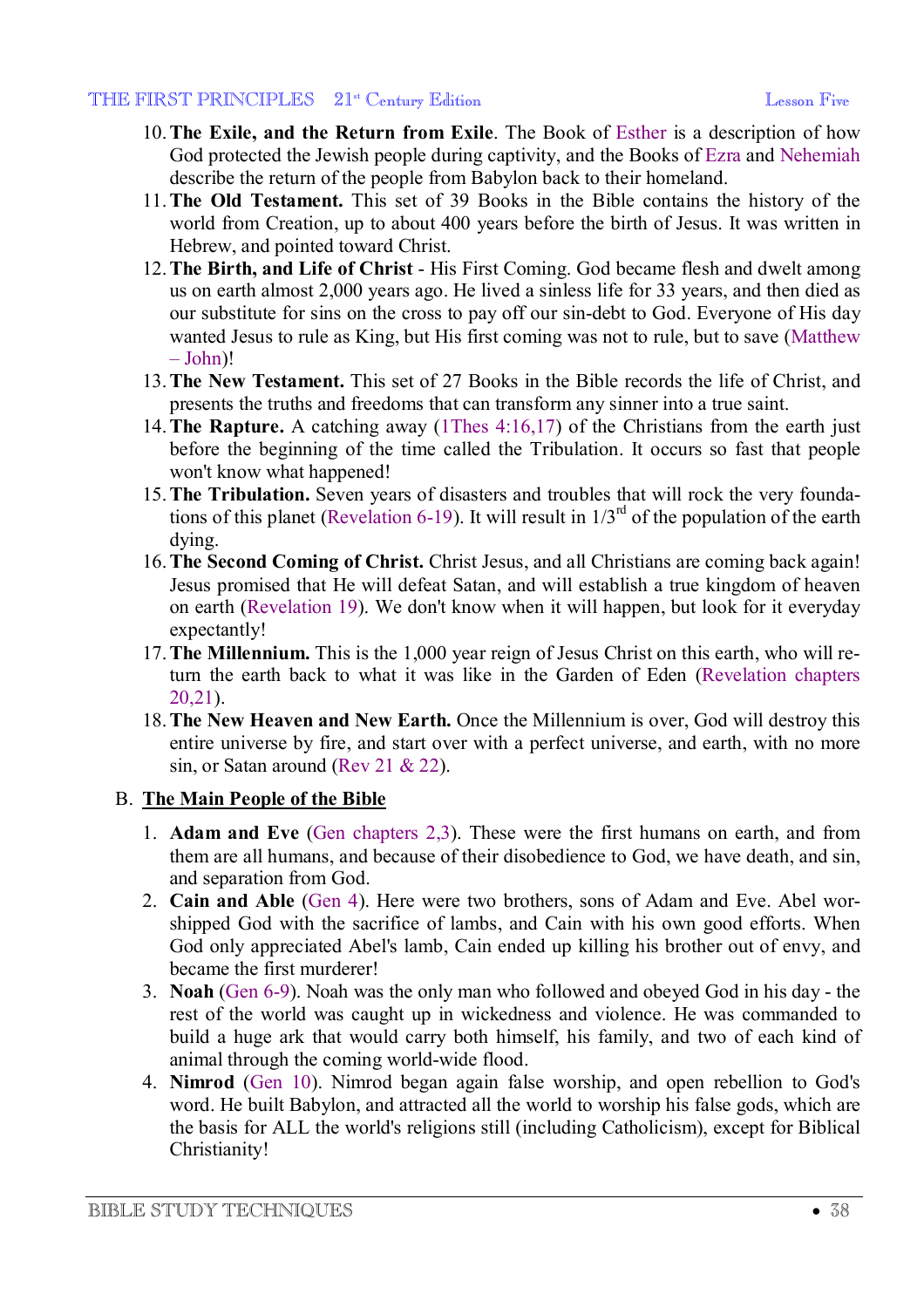- 5. **Abraham** (Gen 12-25). The father of the race of people called Israel, or the Jews. It was his faith in God that moved God to choose to use him to bring the promised Messiah into the world. It was his people that God would use to pen the Scriptures, and keep them from error.
- 6. **Isaac** (Gen 21-35). The miraculous born son of Abraham. This boy was the promised son of Abraham, and was born when Abraham was 100 years old, and his wife Sarah was 90!
- 7. **Jacob** (Gen 25-49). He is one of Isaac's two sons. He is a trouble-maker, but gets converted, and gets changed to *Israel* by God because he finally surrenders to the Lord.
- 8. **The Children of Israel**. These are the descendants of Jacob/Israel, and are the people of God.
- 9. **Moses the Lawgiver.** God protects Moses from birth, when he is taken in by Pharaoh's daughter, and made into the adopted son of the king of Egypt. Moses later discovers that he is a Jew, and renounces his position so that he can be with his people which at the time were slaves. Moses ultimately leads Israel out of Egypt, and to the land promised them called Canaan, which is modern Palestine, where Israel is today. God uses Moses to pen the first five Books of the Bible, which are referred to as "the Law" of Moses (Lk 24:44).
- 10. **Joshua.** He leads Israel into their Promised Land, and defeats all the kingdoms of the land, allowing Israel to possess it in peace (see the Book of Joshua).
- 11.**The Judges.** These are leaders whom God uses to bring Israel back to God each generation after Moses and Joshua because they would spiritually drift away. They were before the time of kings in Israel (see the Book of the Judges).
- 12.**The Kings.** God set Israel up as a kingdom with Saul as its first king. After him was king David, followed by Solomon. After them, the kingdom splits in two, and each kingdom lasts for no more than 400 years before being taken captive by other countries.
- 13. **Job**. One of the most important books in the entire Bible, is Job, which deals with the reason for suffering, and tragedy, and shows God's hand in everything we go through.
- 14.**Daniel the prophet.** There were many prophets used by God to write much of the Bible, but Daniel stands out among them. He is used to write about the coming Messiah (Jesus), and the end times.
- 15. **Jesus the Saviour.** Jesus is the whole theme of the Bible from the first lambs slain in the Garden of Eden, God has been pointing sinners to the only substitute acceptable that of an innocent Lamb. God became flesh, gave His life freely on the cross, and was buried, but then after three days, rose again, and ascended to heaven victorious over both sin and death! That makes Him our only way to heaven, by faith!
- 16.**Satan, the devil.** Satan's name used to be *Lucifer*, an arch-angel, who turned away from God seeking to de-throne the Lord. He was kicked out of heaven, but still works destruction in God's creation. He only seeks to destroy what God has created, and set himself up **as** God. He is doomed to burn forever with his followers in the lake of fire (Rev 20:10)!
- 17.**Devils**. Devils are what we call "demons" and were created by Satan to help him work against all that God does in the world.
- 18.**Angels.** Angels are spiritual beings that minister for God here on earth. They only do what God wants done, not what we want done.